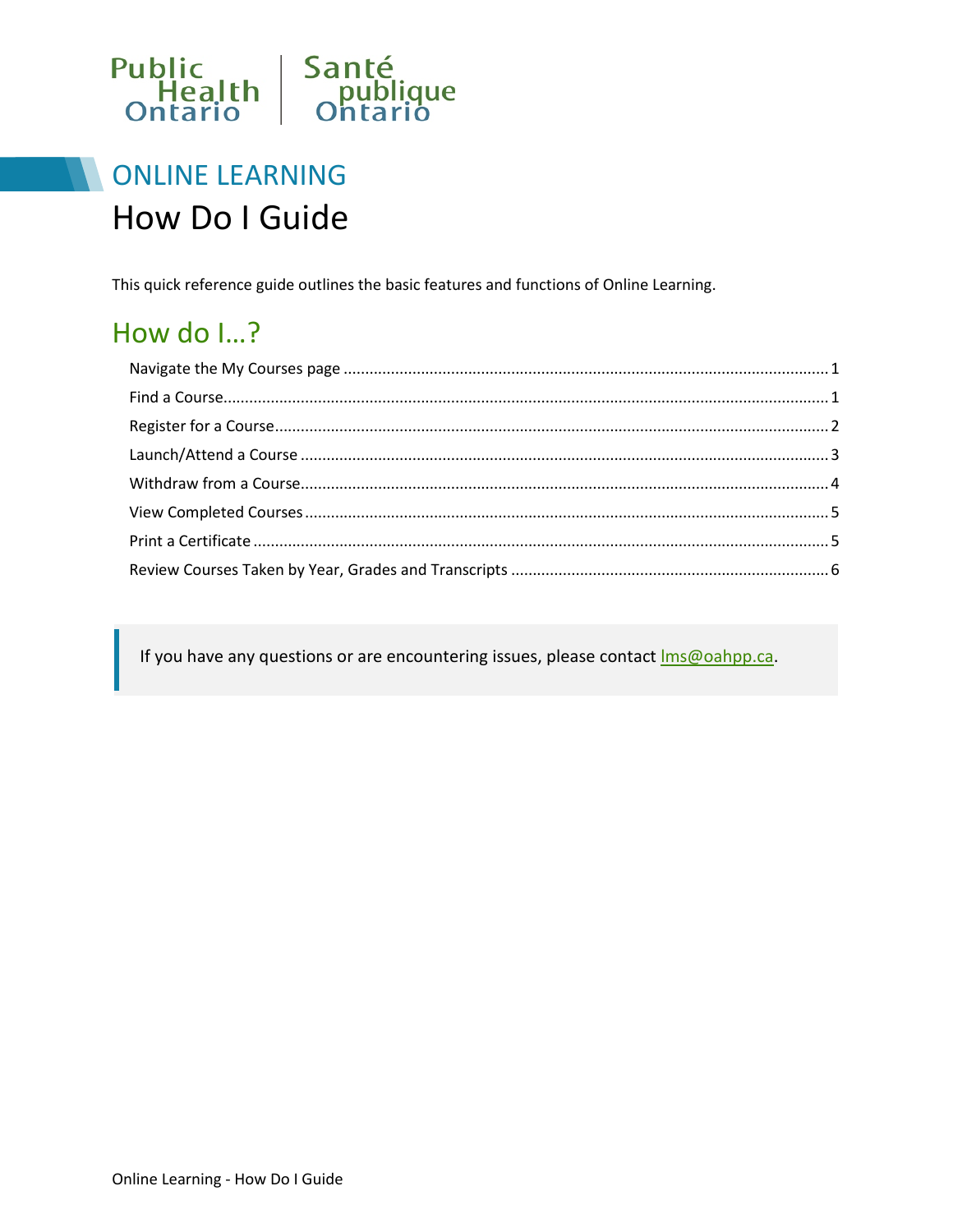#### <span id="page-1-0"></span>Navigate the My Courses page

- 1. Select the **My Learning** tab in the left-hand navigation menu.
- 2. In the **My Courses** section, you will find the following lists:
	- **Enrolled and In-progress Courses:** Courses you have registered for, but have not completed or attended.
	- **Requires Registration:** Courses you need to register for if you have enrolled in a learning plan.
	- **Pending:** Indicates your place in the wait list queue for classroom courses that have reached their registration limit.

#### <span id="page-1-1"></span>Find a Course

1. Select **Course Catalogue** in the left-hand navigation menu.



2. Use filters and search.

|             | Please use the fields below to filter your search. To view, click on course name or image. |                      |                                                                                                                                                                                                                                                                                                                                                                                                                       |             |
|-------------|--------------------------------------------------------------------------------------------|----------------------|-----------------------------------------------------------------------------------------------------------------------------------------------------------------------------------------------------------------------------------------------------------------------------------------------------------------------------------------------------------------------------------------------------------------------|-------------|
| Key Word    |                                                                                            |                      |                                                                                                                                                                                                                                                                                                                                                                                                                       |             |
| Subject     | Choose subjects                                                                            | Format               | All                                                                                                                                                                                                                                                                                                                                                                                                                   | Y           |
| Location    | Choose locations                                                                           | Results by Page      | 20                                                                                                                                                                                                                                                                                                                                                                                                                    | $\check{~}$ |
| French Only |                                                                                            |                      |                                                                                                                                                                                                                                                                                                                                                                                                                       |             |
|             | Search                                                                                     | View Course Calendar |                                                                                                                                                                                                                                                                                                                                                                                                                       |             |
|             |                                                                                            |                      | $\begin{array}{ c c c c c }\n\hline\n\text{a} & \text{b} & \text{c} & \text{c} & \text{d} & \text{d} & \text{e} \\ \hline\n\text{b} & \text{c} & \text{d} & \text{d} & \text{e} & \text{d} & \text{e} & \text{e} & \text{d} \\ \hline\n\text{d} & \text{d} & \text{e} & \text{d} & \text{e} & \text{d} & \text{e} & \text{d} & \text{e} & \text{d} & \text{e} & \text{d} \\ \hline\n\text{d} & \text{d} & \text{e} &$ |             |

3. Scroll to view list of courses.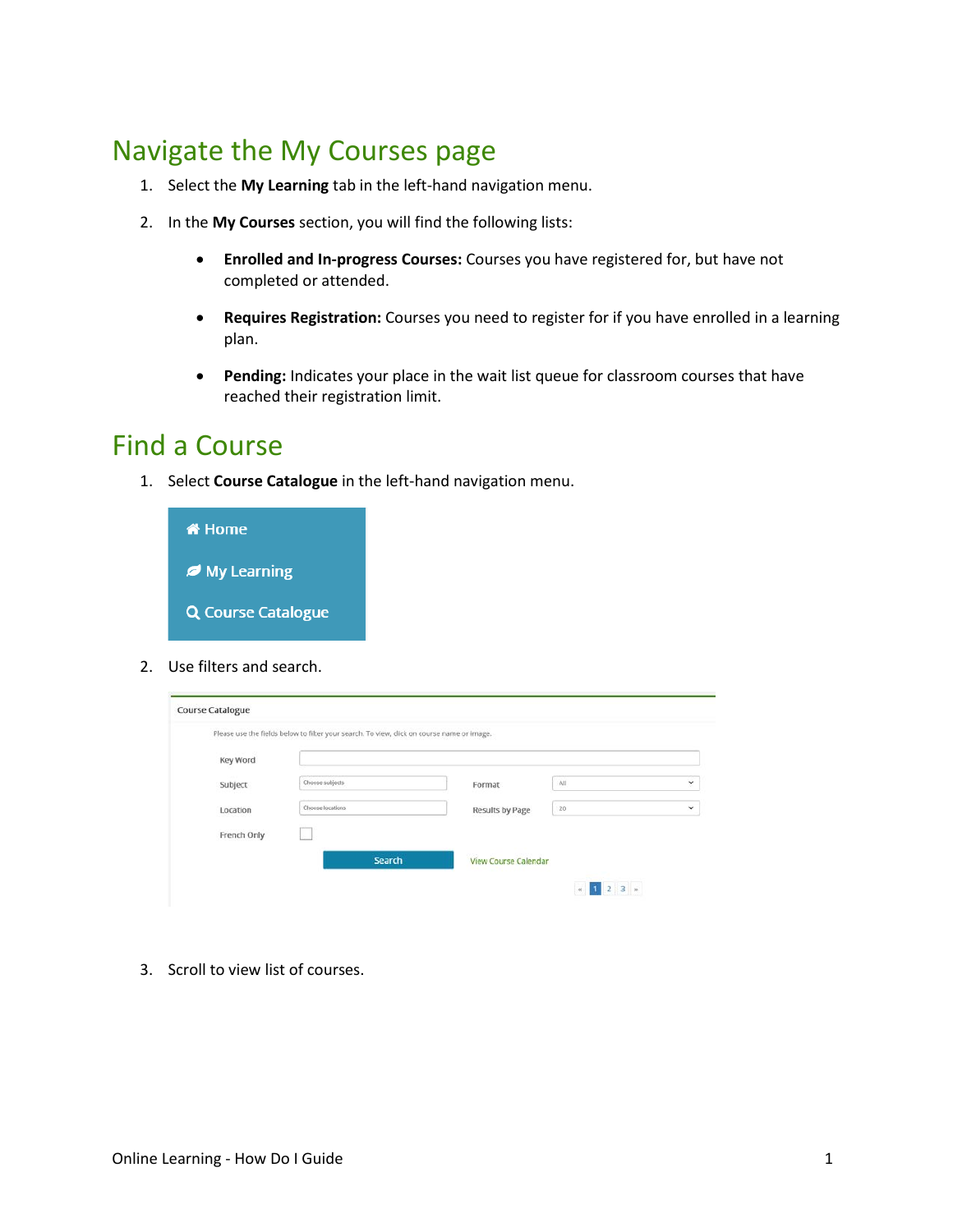4. Select **course name** or **image** to view details.



#### <span id="page-2-0"></span>Register for a Course

1. Select the **Register** button next to the name of the course you wish to take. In some cases, there may be an **Apply** button.

|                                                                                                                                                      | IPAC Core Competencies: Administrative Controls    |                                                     |                                                                                                                                                                                                                                                                                                                                                                                                                                                                                                                                                                                                                                                                                                                                                                                                                                                                                                                 |                                       |                                                                                            |                                                                            |                          |  |
|------------------------------------------------------------------------------------------------------------------------------------------------------|----------------------------------------------------|-----------------------------------------------------|-----------------------------------------------------------------------------------------------------------------------------------------------------------------------------------------------------------------------------------------------------------------------------------------------------------------------------------------------------------------------------------------------------------------------------------------------------------------------------------------------------------------------------------------------------------------------------------------------------------------------------------------------------------------------------------------------------------------------------------------------------------------------------------------------------------------------------------------------------------------------------------------------------------------|---------------------------------------|--------------------------------------------------------------------------------------------|----------------------------------------------------------------------------|--------------------------|--|
| My Learning<br><b>Q</b> Course Catalogue<br>Course Calendar<br><b>El Learning Plan</b><br>$\blacktriangleright$ My information<br><b>III</b> Reports | <b>Course Description</b><br><b>Course Details</b> |                                                     | Infection Prevention and Control (IPAC) Core Competencies are basic skills and knowledge all Ontario health<br>care workers need to understand about IPAC. The IPAC Core Competencies Course will help learners improve<br>their knowledge about infection prevention and control. Learners will be able to apply their learning and skills<br>to their workplace setting. The goal is to decrease the risk of transmission of infection in health care.<br>IPAC Core Competencies: Administrative Controls. This module is intended for all frontline health care<br>workers in all health care settings. This module highlights measures that the administration of a health care<br>setting puts into place to help protect health care providers and clients/patients/residents from infection and<br>the roles of employers, supervisors and health care providers in relation to Administrative Controls. |                                       | <b>Restrict By Role</b><br>Course Pre-requisites<br>Certificate Pre-requisites<br>Sessions |                                                                            | <b>N/A</b><br>N/A<br>N/A |  |
| <b>O</b> Discussions<br><b>± Download Courses</b><br><b>O</b> Help<br><b>FR Français</b>                                                             | <b>Course Notes</b><br>rest.                       |                                                     | This module is one of the six modules of Core Competencies Course. The duration of this module is about 25<br>- 30 minutes depending on individual learner's pace of learning. Speakers or headphones are required if<br>learners would like to listen to the narration. Learners will receive a certificate when you score 100% in the                                                                                                                                                                                                                                                                                                                                                                                                                                                                                                                                                                         |                                       |                                                                                            |                                                                            |                          |  |
|                                                                                                                                                      | Sessions                                           | 10001<br>Course Type:<br>Instructor:<br>Enrollment: | Web-based<br>N/A<br>0 out of Unlimited                                                                                                                                                                                                                                                                                                                                                                                                                                                                                                                                                                                                                                                                                                                                                                                                                                                                          | Date:<br><b>RegistrationDeadline:</b> |                                                                                            | 12/20/2018 9:00:00 AM ~<br>12/31/2022 5:00:00 PM<br>12/31/2022 10:00:00 AM | Register                 |  |

Note: The **Apply** button appears if a classroom course is full and you wish to be placed on a wait list. You will be removed from the wait list and registered in the course when a space becomes available. A registration email will be sent to advise you that you are now registered.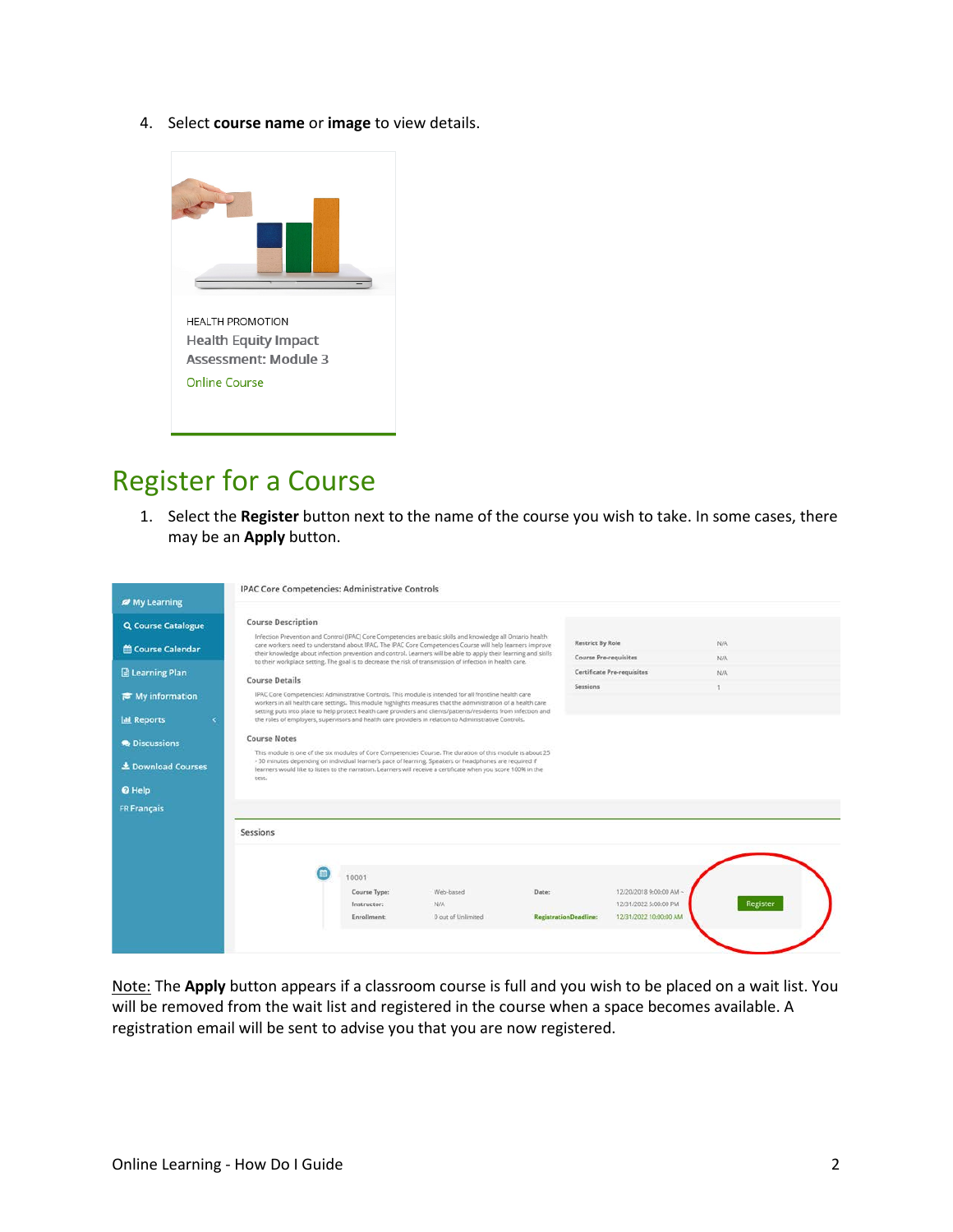## <span id="page-3-0"></span>Launch/Attend a Course

1. Select the **My Learning** tab in the left-hand navigation menu.



2. Click on the **Course Details** icon to view details about a course, including date, location and webinar (OTN/Adobe Connect) links.

| My Learning |                                                 |      |            |          |          |
|-------------|-------------------------------------------------|------|------------|----------|----------|
| My Courses  | <b>图</b> My Portfolio                           |      |            |          |          |
|             |                                                 |      |            |          |          |
| Outlook     | <b>Enrolled and In-progress Courses</b><br>Name | Date | Instructor | Withdraw | Deadline |

3. Under **My Courses**, select the course name to begin the course.

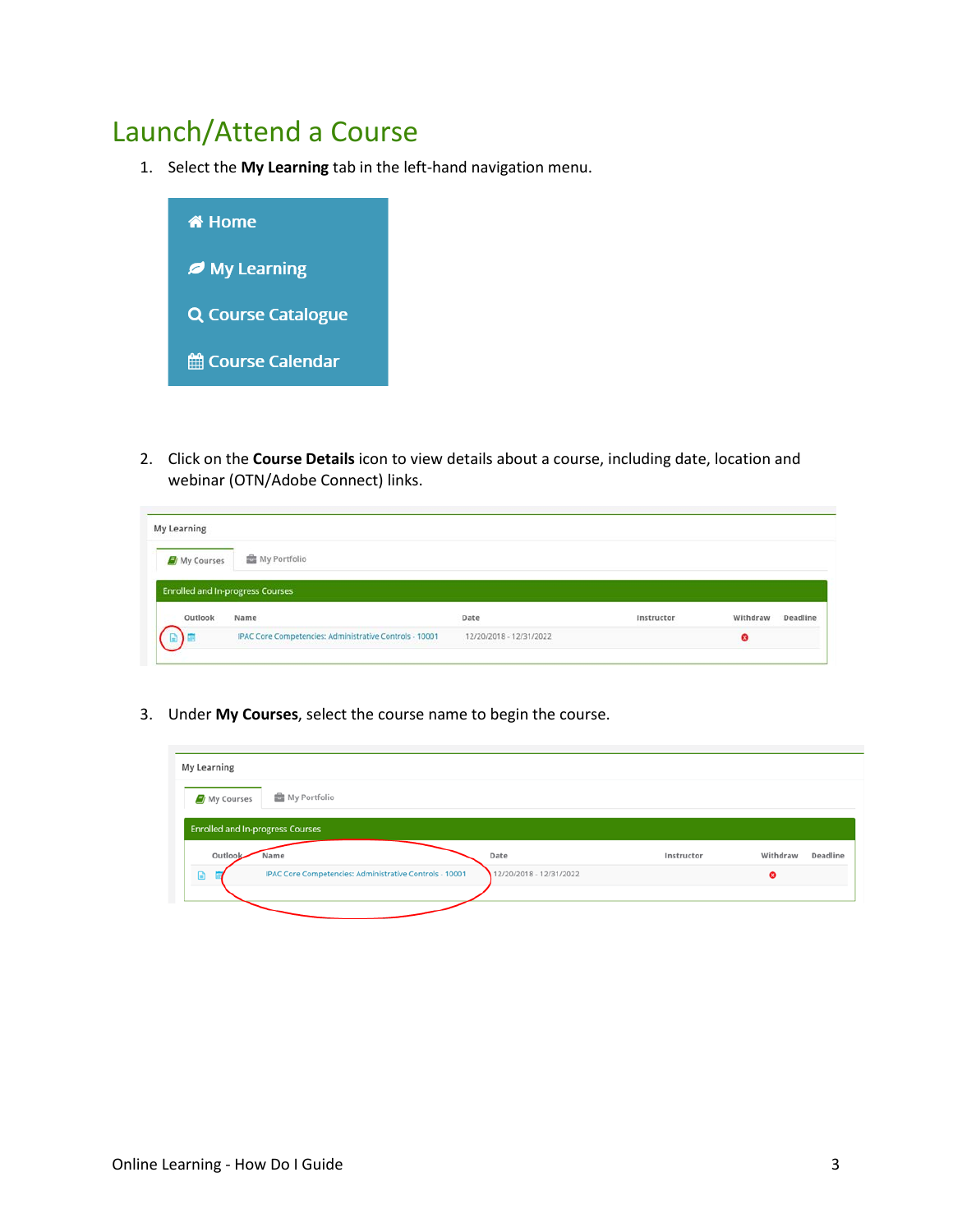4. Click on the **Calendar** icon to add a course to your Outlook calendar.

| My Learning |                                                 |      |            |          |          |
|-------------|-------------------------------------------------|------|------------|----------|----------|
| My Courses  | <b>曲</b> My Portfolio                           |      |            |          |          |
|             |                                                 |      |            |          |          |
| Outlook     | <b>Enrolled and In-progress Courses</b><br>Name | Date | Instructor | Withdraw | Deadline |

**Tip:** Do not close Online Learning while completing a course. If closed, the system will not be able to track the fact you have completed the course.

#### <span id="page-4-0"></span>Withdraw from a Course

1. Select the **My Learning** tab in the left-hand navigation menu.



2. Under **My Courses**, scroll to the course you wish to withdraw from and select the "x" within the red circle.

| My Learning |                                         |      |            |                      |
|-------------|-----------------------------------------|------|------------|----------------------|
| My Courses  | <b>图</b> My Portfolio                   |      |            |                      |
|             | <b>Enrolled and In-progress Courses</b> |      |            |                      |
| Outlook     | Name                                    | Date | Instructor | Deadline<br>Withdraw |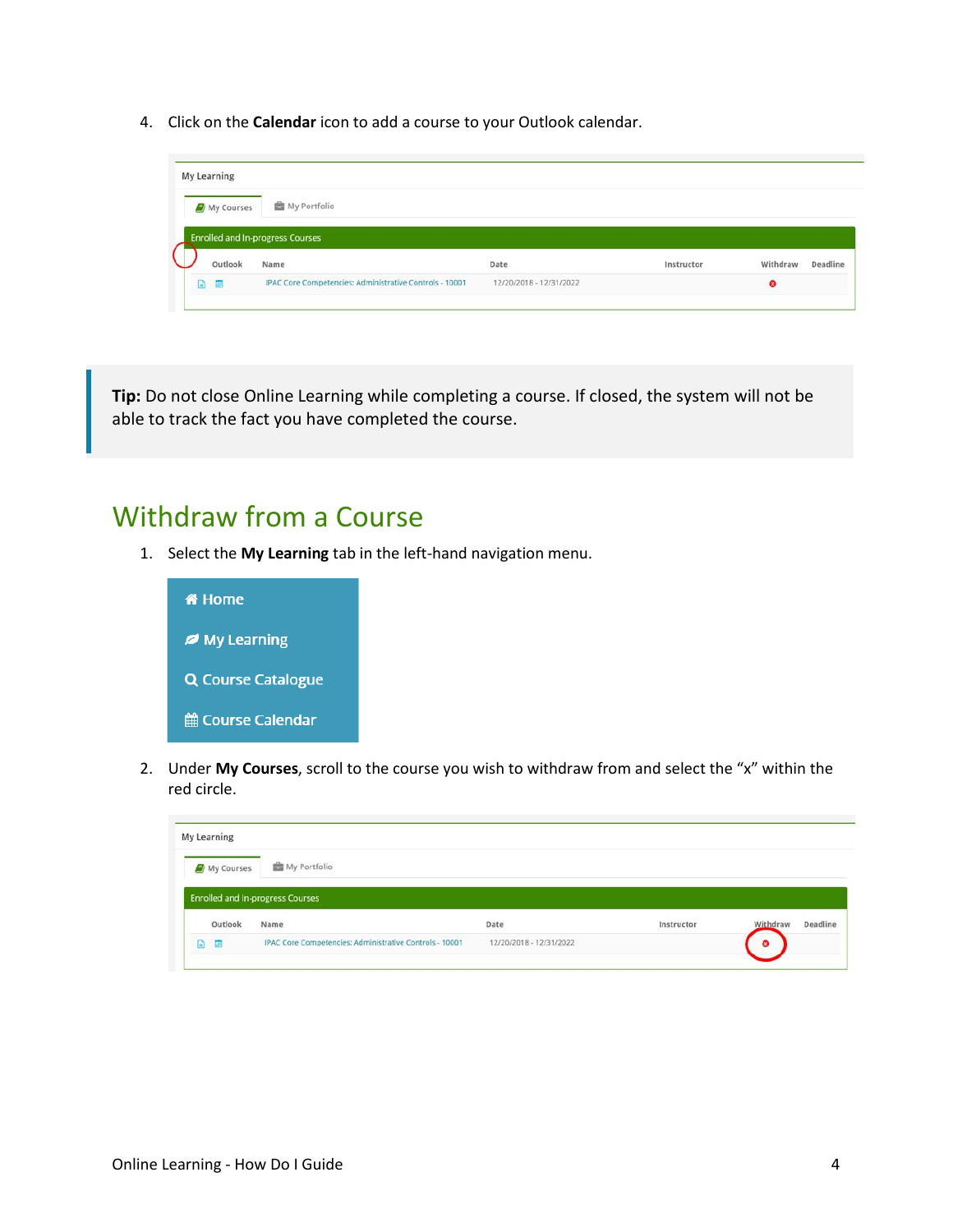## <span id="page-5-0"></span>View Completed Courses

1. Select the **My Learning** tab in the left-hand navigation menu.



2. Any courses you complete can be found in the **Completed Courses** list under **My Portfolio**.

| My Learning                                             |           |
|---------------------------------------------------------|-----------|
| My Portfolio<br>My Courses                              |           |
| <b>Completed Courses</b>                                |           |
| Name                                                    | Date      |
| IPAC Core Competencies: Administrative Controls - 10001 | 1/14/2019 |
|                                                         |           |

## <span id="page-5-1"></span>Print a Certificate

1. Select **My Learning** from the left-hand navigation menu.



2. Select the **My Portfolio** tab.



3. Your completed courses will be listed under Completed Certificates. When a certificate is available, select the printer icon next to the course name and follow the browser prompts to view or save the image.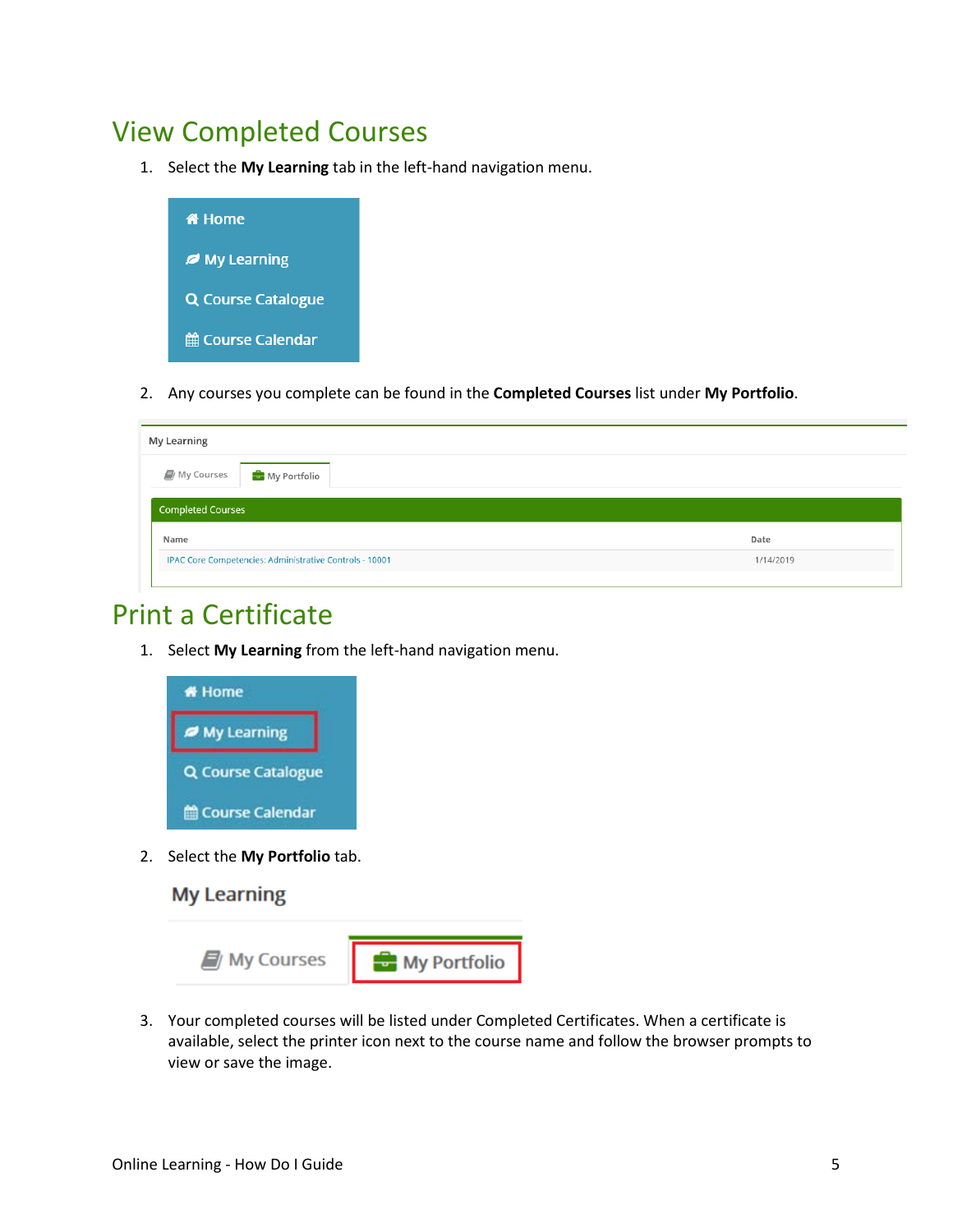| <b>Completed Certificates</b>                        |                 |                |              |  |
|------------------------------------------------------|-----------------|----------------|--------------|--|
| Name                                                 | <b>Received</b> | <b>Expires</b> | <b>Print</b> |  |
| Reprocessing: Introduction to Reprocessing 5/12/2019 |                 |                |              |  |

**Note**: Please allow up to three hours for certificates to be applied to your learning history. Certificates may be provided for a single course or when a series of courses have been completed. If a certificate does not appear three hours after you have completed the course, please refer to the Grades tab in My Information to confirm you passed the course.

#### <span id="page-6-0"></span>Review Courses Taken by Year, Grades and Transcripts

There are two ways to review your learning history:

- 1. The **My Information** screen
- 2. The **My Education Report**

#### My Information

1. Select the **My Information** tab in the left-hand navigation menu.



2. Select the **My Grades** or **Transcripts** tabs.

| My Information      |                         |        |       |                       |      |                               |
|---------------------|-------------------------|--------|-------|-----------------------|------|-------------------------------|
| Learner Information | Transcript<br>My Grades |        |       |                       |      |                               |
|                     |                         | Year:  | 2019  | 2018<br>2017          | 2016 | 2015                          |
| Courses             |                         |        |       |                       |      |                               |
| Outlook             | <b>Course Name</b>      | Status | Grade | <b>Completed Date</b> |      | <b>Credit Hours Available</b> |